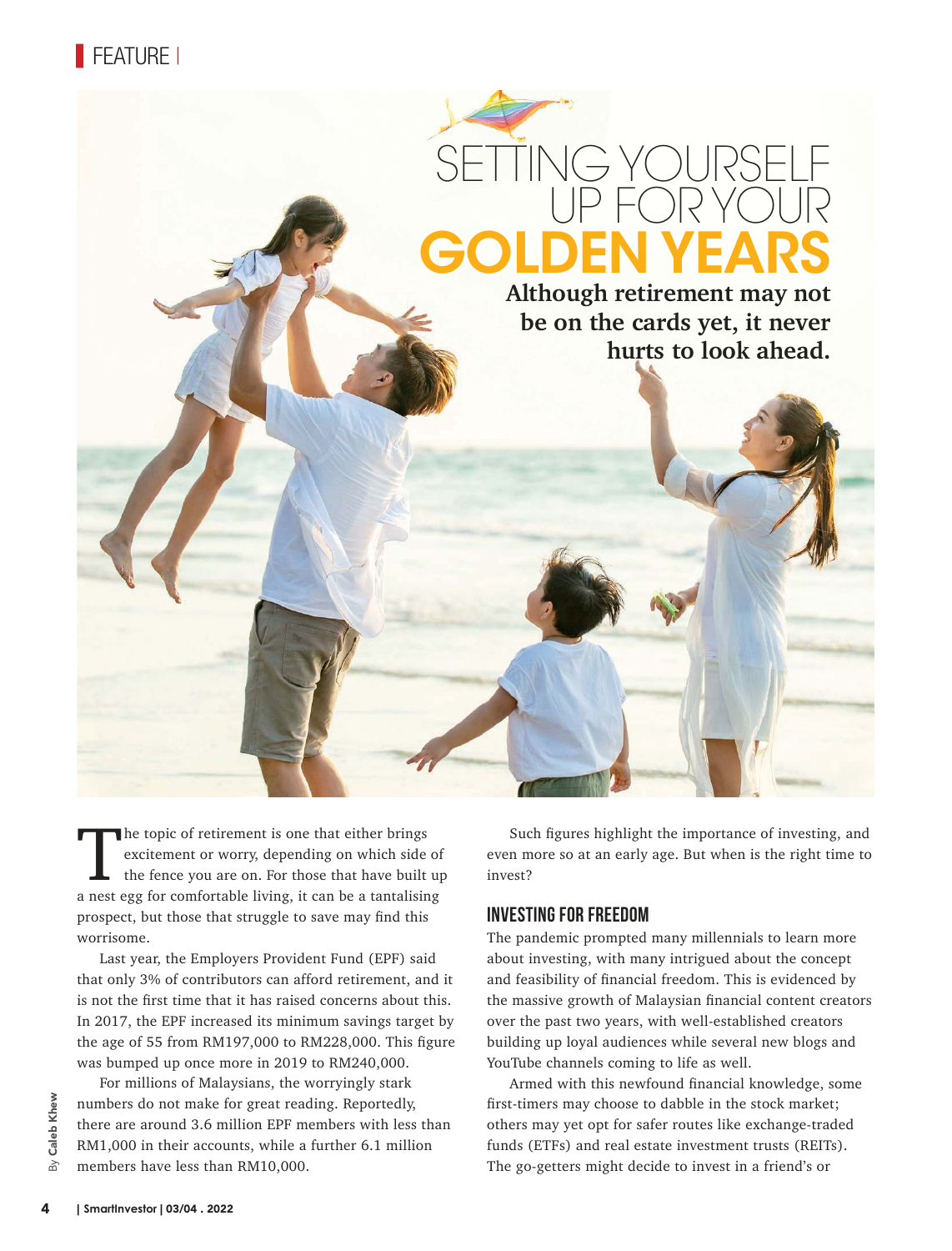

relative's business while the daredevils traverse the murky waters of cryptocurrency trading.

But no matter how big the risk appetite, it is always important to maintain a diverse portfolio. While many investors have dreams of making it big, the majority of active traders often lose money. This can be attributed to many factors such as a lack of knowledge, impulsive decision-making and greed.

The old adage "Don't put all your eggs in one basket" has always rung true, and even more so in the world of investing. For those with no time to actively monitor markets or study the various investing instruments available, it may be wise to leave the investing to professionals. And thankfully, there are a wide array of options available in this space, with Maybank Asset Management introducing two new funds to the market.

#### **Maybank Flexible Retirement Solution**

The Maybank Global Wealth Moderate-I Fund and Maybank Global Wealth Growth-I Fund are mixed asset funds that are Shariah compliant, both of which work to hit the retirement goal of investors. With the moderate fund targeting a 6% return per annum, and the growth fund pushing for 8%, this gives investors the choice of which to opt for depending on their age, life stages, time horizons and risk appetite.

For example, younger investors may be able to take additional risk through the Maybank Global





### How successful are day traders?

- A 2020 study done by researchers from the Sao Paulo School of Economics and University of Sao Paulo showed that 97% of Brazilian futures traders who were in the market for over 300 days lost money
- Only 5% of day traders in between 1995 and 2006 Taiwan were profitable according to a study by the University of California, Berkeley and Peking University
- A U.S. Securities and Exchange Commission (SEC) study on forex traders' habits found that around 70% of traders lose money each quarter, and on average a retail investor will lose 100% of their investment in less than 12 months
- Almost 80% of eToro day traders lose money over a 12-month period, with an average loss of 36%

*Source: Ben Carlson, director of institutional asset management at Ritholtz Wealth Management – awealthofcommonsense.com* 

Wong Weiyi

Wealth Growth-I Fund to grow their capital given their age and more years to regroup in the event of losses. The fund invests between 40% – 90% of its net asset value (NAV) in Shariah compliant securities and equities.

 However, those with a lower risk appetite or who simply aim to beat inflation may choose the Maybank Global